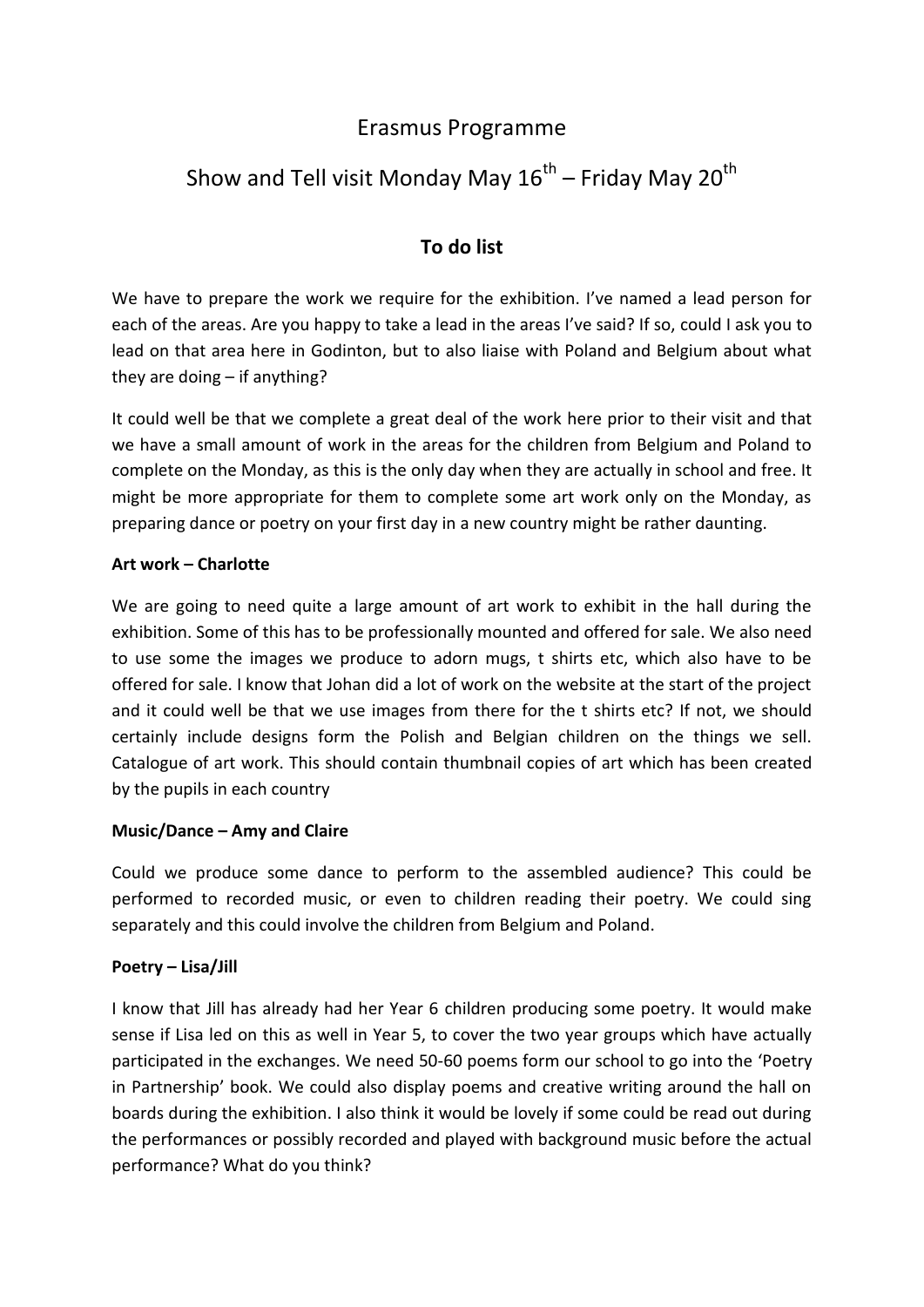# **Exhibition**

These are my thoughts with regard to the exhibition. Can we all get together next week to discuss everything I have written about the whole shooting match?

The exhibition will take place in the hall on the morning of Friday 20<sup>th</sup>. We will put the stage up. If all the invitees attend, we will need seating for 90-100, but it is more likely to be 40- 50.

We can exhibit the photographs, poems, art work etc around the edge of the hall and have the seating in the centre, facing the stage. Those attending can view the work for 15-20 minutes, guided by our children before sitting down for the performance. We can perform a range of songs and dances for 20 minutes or so to the assembled audience and then provide them with a range of refreshments, representing the three countries. The whole thing should last an hour to an hour and a half? If we begin at 9.30, it will allow us to clear the hall for lunch as usual.

# **Invitees for the exhibition**

#### **School Governors**

Mrs Elaine Paggett Mrs Wendy Settle

Mr Stuart Lund Mrs Doreen Gilbert-Addo Mrs Anne McGoldrick

Mr Steve King **Mr Ivor Duffy** Mrs Simone Williams-King

### **Ashford Borough Council**

Mr Peter Feacey - local councillor Mrs Geraldine Dyer - Mayoress

### **Kent County Council**

Mr Charlie Simkin? – KCC councillor for this ward? Mr Paul Carter – Head of KCC Mr Roger Gough – Member in charge of Education

### **Member of Parliament**

Mr Damian Green

#### **Heads and Chair of Governors of local schools**

| Repton                                 | <b>Ashford Oaks</b>      |
|----------------------------------------|--------------------------|
| St Marys                               | Beaver Green             |
| John Wesley                            | Linden Grove             |
| East Stour                             | <b>Great Chart</b>       |
| St Simons                              | Victoria Road            |
| <b>Ashford South Community Primary</b> |                          |
| St Teresa's                            | Goat Lees                |
| Highworth                              | <b>Norton Knatchbull</b> |
| The Towers                             | John Wallis              |
| Homewood                               | The North                |